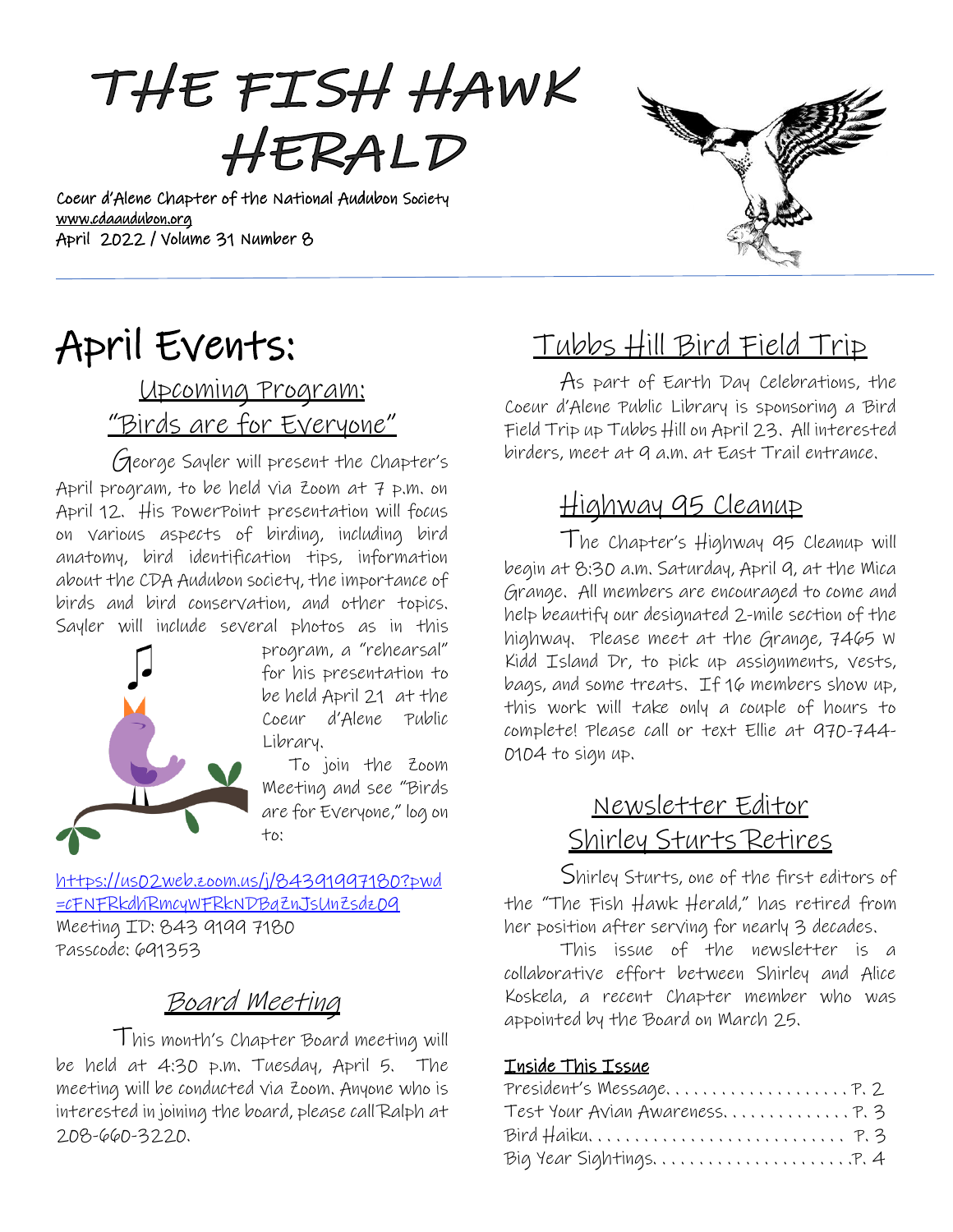# The Fish Hawk Herald Page 2 President's Message

April, 2022

Spring is officially here. As we North Idahoans know, it doesn't mean we won't see more snow but the weather forecasters are indicating gradually warming temperatures in the days to come. We will be hearing more and more songbirds singing in the early morning. What a great season of anticipation.

Last week we (my wife and  $I$ ) took a two day out of town birding trip to view and photograph migrating Sandhill Cranes. The Sandhill Cranes entertained us with their courtship dances and unique vocalizations. I am always amazed that a bird of that size feeds on such small morsels they get by probing that long bill into the ground.

An unexpected bonus fell into our lap in the form of a flock of Snow Geese arriving and landing in an uncultivated corn field. It did look like snow on the field. I estimated 2,000 Snow Geese but I am not experienced at estimating numbers of birds in a flock so that number is truly a guess. The next morning the Snow Geese were resting on a small pond presenting great opportunities to photograph several mass takeoffs. What a sight! If you ever have a chance to witness one of those takeoffs, don't pass it up. It is a fantastic experience.

The March program didn't turn out to be as stated in the March newsletter. I was contacted the day before the meeting and informed that the person expected to present the program had to cancel due to a family emergency. We certainly respect the family priority. A couple of years ago I purchased a video by Dan Hartman about his efforts to find owls, and hopefully some nests, in the late winter/early spring in an area near Yellowstone. I played that video as the

substitute for the planned program. You may ask "who is Dan Hartman?" Dan is an individual who seeks out these owls and nests strictly on his own. He occasionally publishes what he finds in the "Yellowstone Report," a daily electronic report from the wolf watchers in Yellowstone National Park. You can subscribe to the report at Yellowstonereports.com.

You will see a notice in this newsletter that Shirley Sturts has retired from the editor position of the Fish Hawk Herald. We certainly thank Shirley for her dedication and years of service as editor.

I call your attention to two upcoming events I and encourage your participation. April 9 is our chapter's highway cleanup day. You will find details and contact information in this newsletter.

The other event is our Chapter's participation in an Earth Day event at the Coeur d'Alene Library on April 23, 2022. I confess to not having all the details at this time but please contact me. We will get details to you as they become available.

Enjoy some birding activities during any travel and/or vacation plans you have for the summer. I hope you see a new bird for your life list. As always, I encourage you to share your birding experiences with the members at a future Chapter Meeting.

Good Birding! --Ralph Kerr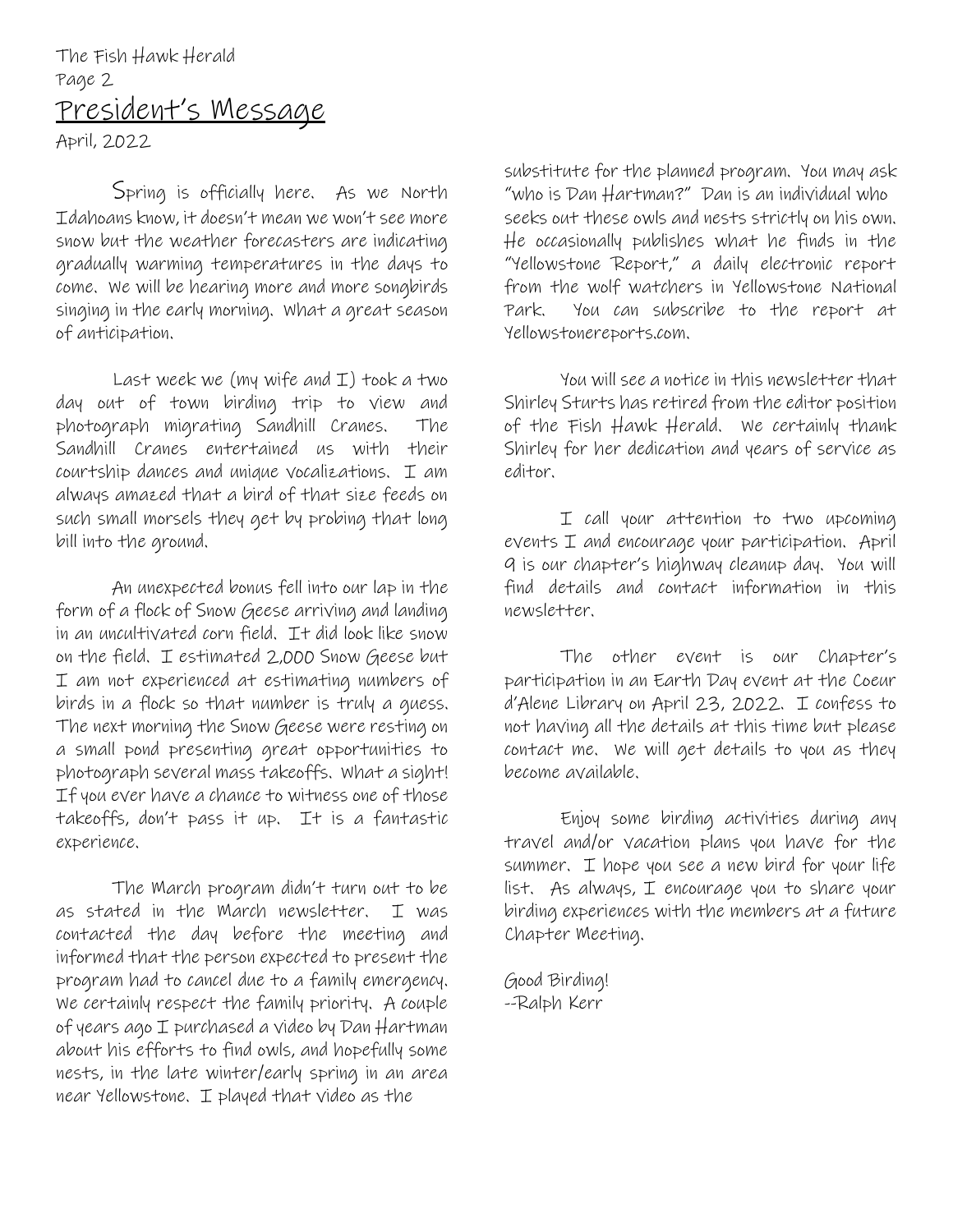## Mica Bay March Survey Report

 Although the March Survey Team was a small group—Del Cameron, Christine Quinn, and George Sayler—we tallied 17 species plus an additional one that was very likely a Says Phoebe. We had enough clues to make a very educated guess, but couldn't be 100% certain. That's just the way it is with birding sometimes and part of what keeps us coming back for more - next time we might be able to nail it!

 The day was clear, warm enough, with a slight wind and generally good viewing conditions. Highlights included a pair of Bald Eagles soaring high above, a decent-sized flock of Northern Pintails, some Redheads, American Widgeons, Ringnecked Ducks, lots of Coots, and a pair of Cormorants. The biggest highlight though, was the nice view of 16 Tundra Swans we observed from the Gertie Hanson viewing platform.

There was also a smattering of our usual feathered friends: Canada Geese, Mallards, a few Robins and we got a nice look at a Red-tailed Hawk. It was still too early for the Swallows and Bluebirds, but that should not be the case for long, and that may be all the motivation you need to get out there in April to take a look! —George Sayler

### Call for Bird Haiku Submissions

The Haiku, a classic Japanese poetic form, follows three rules:

It contains three lines, with five syllables in the first line, seven in the second, and five in the third. The only additional rule in this call for Chapter Member submissions is the poem should be about birds or birdwatching. Titles are optional—they're not part of the syllable count.

The Haiku is a perfect form to describe the grace and beauty of our feathered fellow creatures. Haikus may be serious or humorous, and their form lends itself to a "surprise twist" at the end.

All Coeur d'Alene Chapter members of the poetic persuasion are cordially invited to submit their original Bird Haiku poems in an email to koskelaalice@yahoo.com All poems will be printed in future issues of The Fish Hawk Herald. Below is an example:

> Returning They're right overhead Honking a v-line for home Announcing the spring

## Test Your Avian Awareness: A Birder's Quiz

- 1. A hummingbird weighs about the same as a A. Penny B. Nickle C. Dime D. Quarter
- 2. How much meat would a man have to eat to metabolize the daily diet of a hummingbird? A. 50 lbs. B. 100 lbs. C. 150 lbs. D. 285 lbs.
- 3. Group of geese: "gaggle." Group of owls: A. Flock B. Murder C. Parliament D. Covey
- 4. The land animal with the biggest eyes is the A. Ostrich B. Vulture C. Eagle D. Owl
- 5. Which bird is almost totally blind? A. Penguin B. Kiwi C. Albatross D. Quail
- 6. How does a vulture respond to a threat? A. Vomiting B. Flapping its wings C. Screeching
- 7. The Bassian Thrush is said to find worms by: A. Smelling B. Hearing C. Passing Gas
- 8. The largest number of yolks found in one egg: A. 4 B. 7 C. 9 D. 13
- 9. A bird that covers itself with ants to "bathe": A. Raven B. Vulture C. Wren D. Cardinal
- 10. The Platypus "Duck" is actually a A, Mammal B. Bird C. Reptile (Answers on P. 6)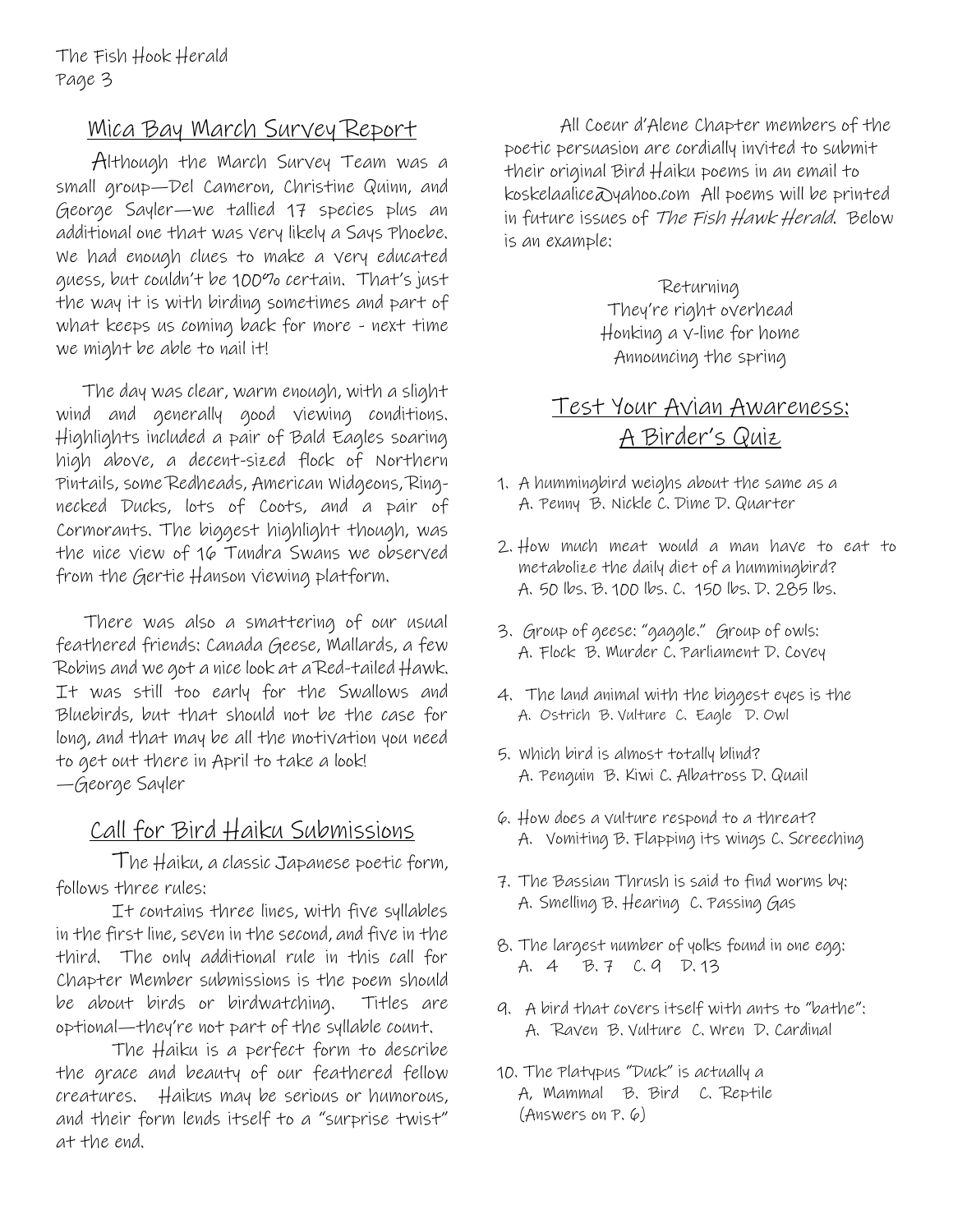The Fish Hawk Herald Page 4 Kootenai County Big Year Additions 2022

### <http://cdaaudubon.org/Projects/kootenaico2021.html>

Eurasian Wigeon – 2 – one in Hauser Lake and one in Lower Twin Lake -Scott Ruger

Wood Duck – 3 – March 18 – Fernan Lake -Lewis Young

Ruddy Duck – 2 - March 14 – Cougar Bay Preserve – Scott Ruger

Dusky Grouse – 1 – March 6 – Latour Peak – Jacob Elonen

Golden Eagle – 1 – March 6 – Latour Peak – Jacob Elonen

Northern Harrier – 1 – March 12 – Ramsey Road – Scott Ruger

Northern Goshawk – 1 – March 16 – Yellowstone Trail – Lewis Young

Sharp-shinned Hawk – 1 – March 4 Hauser Lake - Angela Marie Slotten

Turkey Vulture – 2 – March 15 – Atlas Road – Scott Ruger

 $Virginia$  Rail – 1 - March 16 – Fernan Lake – Lewis Young

Say's Phoebe  $-1$  – March  $12$  – Mica Bay – George Sayler

Tree Swallow – 3 – March 18 – Fernan Lake – Ryan Bart

Violet-green Swallow - March 13 – on the Spokane River in front of our house – Teri and Bob Farr

American Dipper - 1 - March 13 – Post Falls Community Forest - Ryan Bart

Western Bluebird – 2 - March  $6 -$  Latour Peak – Jacob Elonen

Other Sightings Northern Saw-whet Owl – March 1`6 - 1 heard across Fernan Lake – Keith Sturts

Say's Phoebe – 1 – March 17 – Prairie West Transfer Station – Lewis Young

Western Bluebird – Several – March 17 – Farragut State Park -Midge and Jim Brennan

Varied Thrush – 2 – February 24 – in our yard – Valerie Zagar

Song Sparrow – March  $6 -$  sign of spring when resident Song Sparrow is singing like crazy in our yard – Valerie Zagar

Canyon Wren - 1 - March 20 - Q'Emlin Park, Post Falls - Ryan Bart

Ring-necked Pheasant-March 18, our backyard-Rudy Verschoor

California Quail-24-March 16-our backyard – Alice Koskela

\*\*\*\*\*\*\*\*\*\*\*\*

Sandhill Crane Courtship Dance Photo by Ralph Kerr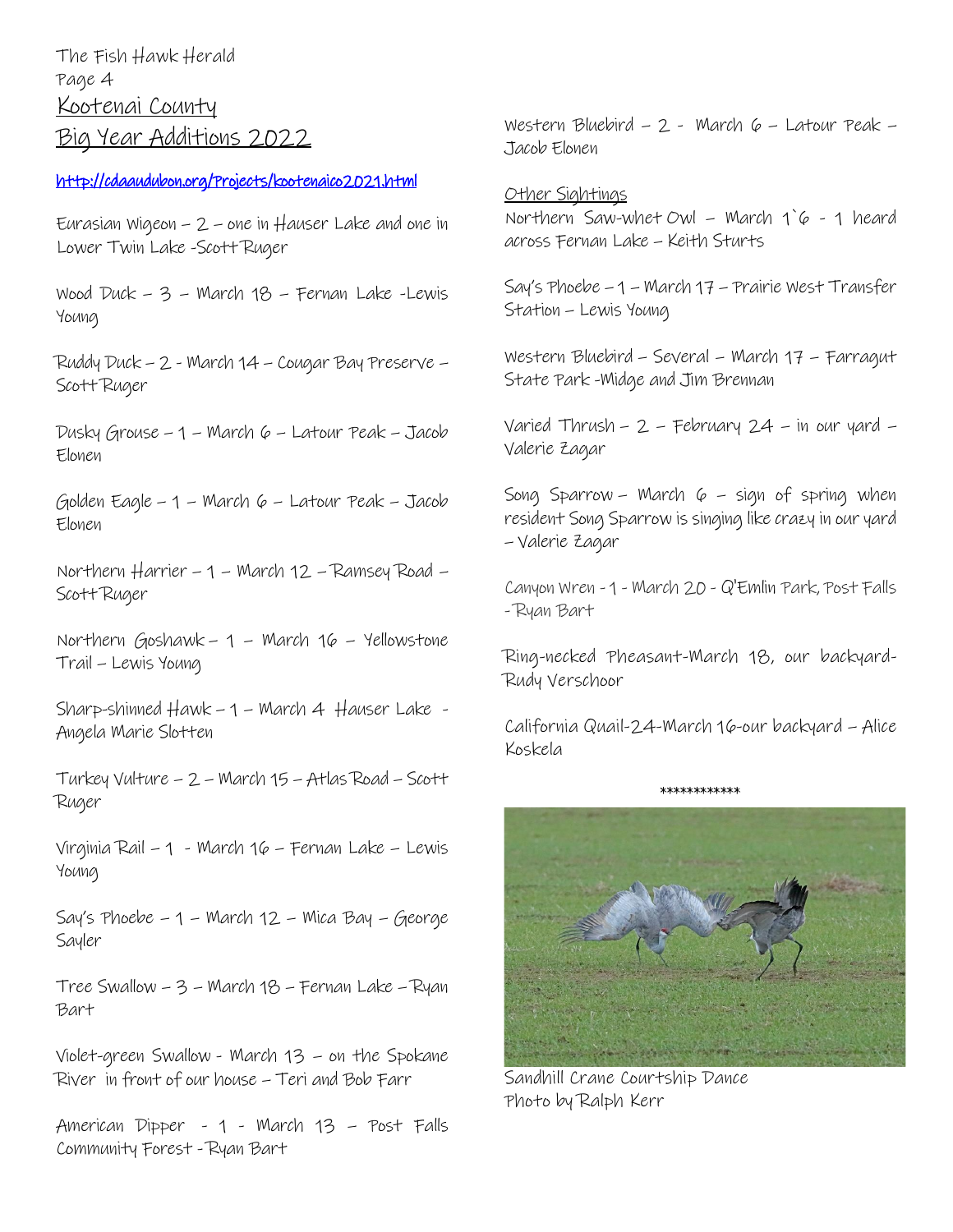### The Fish Hook Herald Page 5 Bird Watching for Beginners

Birding is a great activity for everyone, young and older. Anyone can start right where they are, right now. Here's a few ideas on how to begin:

### Look to your own back yard—or a nearby park

Walk around your yard, taking note of your trees, grasses, flowers and shrubs—all part of an avian habitat. Look and listen for birds. You might be surprised at how many you will hear!

Simple box feeders are a good way to attract regular "diners." Hummingbird feeders are quite inexpensive and easy hang, and you can make your own nectar—but no red food coloring! Bird baths for the warmer months are also a good way to bring in visitors.

If you don't have a backyard, head for a nearby park—if it has a pond, all the better! Spring and fall months are good for catching sight of migratory birds. City parks attract birds for the same reasons humans like them—they're good places to congregate, grab a bite to eat, and relax.

### Learn to identify species

It's a good idea to get a Bird Guide and keep track of how many different species you see. Bird Flash Cards can help you quickly identify some of the most common birds. And of course now there are several "Apps for That" if you want to use your cell phone to identify birds.

### Watching birds from afar

Binoculars give an "up close and personal" view that even 20-20 vision can't match. Small models are easier to carry but not as powerful as heavier ones. The two-number specification for binoculars, i.e. "10 x 50," means their magnification is ten times actual size and the lens farthest from your eye is 50 millimeters. Spotting scopes are a lot bulkier than binoculars but provide much greater magnification. Scopes are best suited to birders who want to stay in one spot for extended periods.

### Be patient

Patience is more than just a virtue for birdwatchers—it's absolutely necessary. Modern technology has made us impatient, but the natural world moves at its own pace, and it's up to us adapt to that. Slow down and really live.

### Don't stand out in the crowd

Avoid clothing that shouts "Here I am!" to wary birds. Clothes in earth tones blend into the background and give you a better chance of success. You don't need to wear camouflage, but leave the lime green windbreaker behind.

### Keep still

It may be a challenge for some of us to stay quiet for long, but extended silence is golden for birders. There's hardly anything, short of "Yikes, a skunk!" that should be shouted when you're out birding.

### Practice, practice, practice

Like any worthy endeavor, birding is a skill that improves with repetition. Your practice will pay off, not just in bird sightings, but in a better understanding of the natural world and a keener awareness of its diversity and beauty.



Snow Geese Photo by Ralph Kerr